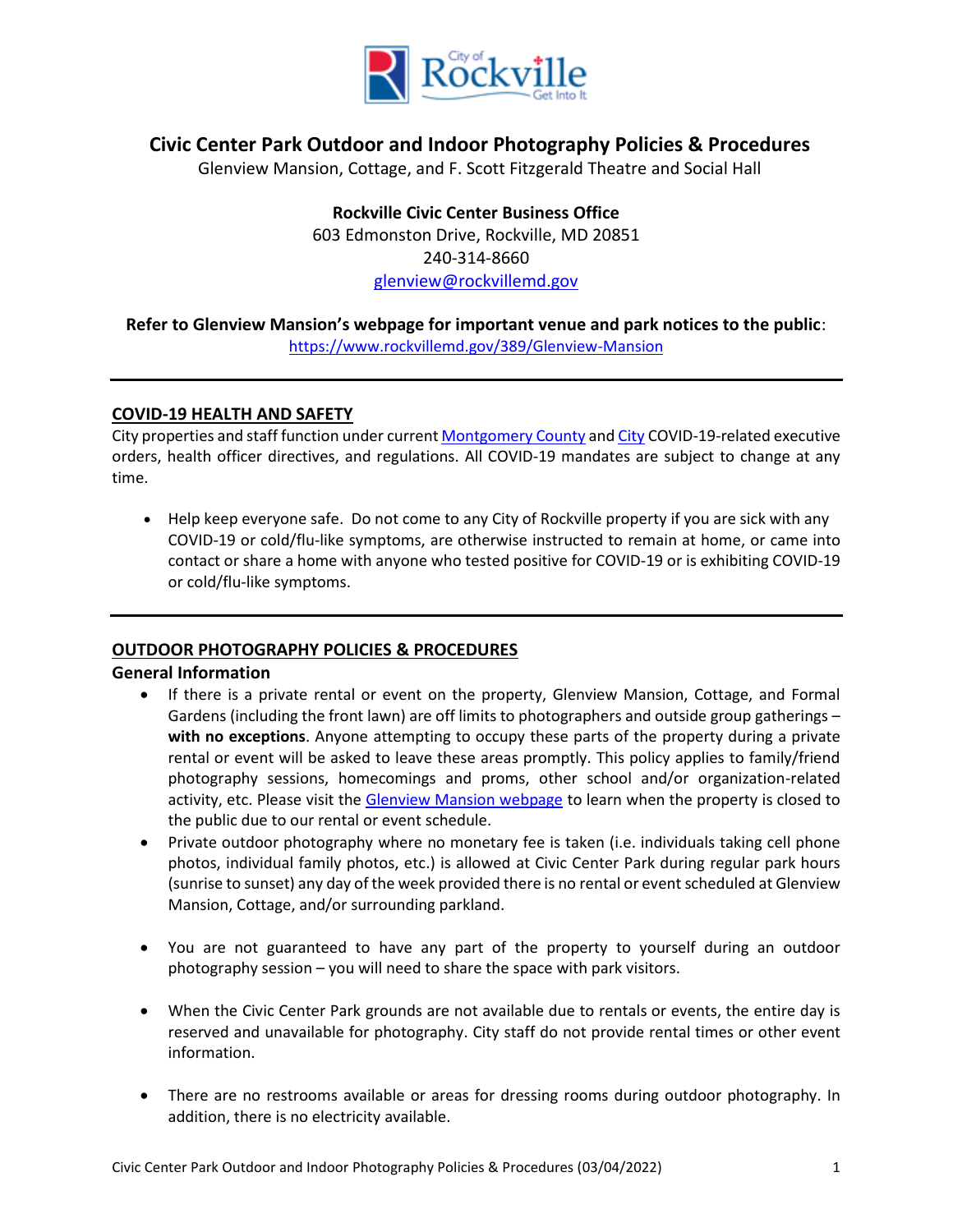## Sec. 14-41. - Commercial activities.

- (a) A person may not sell, or offer for sale, any merchandise, article or thing in or upon City parks or at any City-sponsored special event without having first obtained a permit from the City Manager for a specific area or the special event. The City Manager may issue such permits and require the payment of such fees as are prescribed by resolution in the minutes of the meetings of the Mayor. As a condition of a permit, the City Manager may require the person to whom the permit is issued to place, or cause to be placed in receptacles provided for that purpose, all trash, in the nature of boxes, papers, cans, bottles, garbage and other refuse, generated by the sale of any merchandise, article or thing covered by the permit, within a reasonable area of the vending operation. The City Manager may require a cash bond from the permittee in the amount of seventy-five dollars (\$75.00). The bond shall be forfeited in the event the permittee is unable or may fail to dispose of refuse in the manner prescribed.
- (b) A person may not practice, carry on, conduct or solicit for any trade, occupation, business or profession, without first obtaining written permission from the City Manager.

(Laws of Rockville, Ch. 7, § 7-3.01(i), (j))

## **INDOOR PHOTOGRAPHY POLICY & PROCEDURES**

## **General Information**

- Indoor photography at Glenview Mansion, Cottage, and F. Scott Fitzgerald Theatre and Social Hall is strictly prohibited without an indoor photography permit issued by the Civic Center Business Office (hourly rates apply).
- Photography permits may not be issued more than five (5) business days in advance.
- Permittable hours are Monday through Friday, 9am 1pm and 2pm 4:30pm.
- Staff reserves the right to cancel an indoor photography session, at any time, based on last-minute rental or event requests, City events and programs, facility closures, or force majeure.
- There are no dressing rooms available inside Glenview Mansion, Cottage, and F. Scott Fitzgerald Theatre and Social Hall unless specifically indicated on your photography permit. Your permit will state the specific areas of access and you must adhere to these spaces.

## **Indoor Photography Fees**

| <b>Glenview Mansion</b> | Civic Center Cottage | F. Scott Fitzgerald Theatre and Social Hall |
|-------------------------|----------------------|---------------------------------------------|
| $$50.00$ per hour       | $$50.00$ per hour    | \$50.00 per hour                            |

## **To Permit with Us**

All permit holders must:

- Be at least 18 years old of age
- Have a valid form of ID
- Ensure the name on the valid form of ID matches the name(s) on the permit